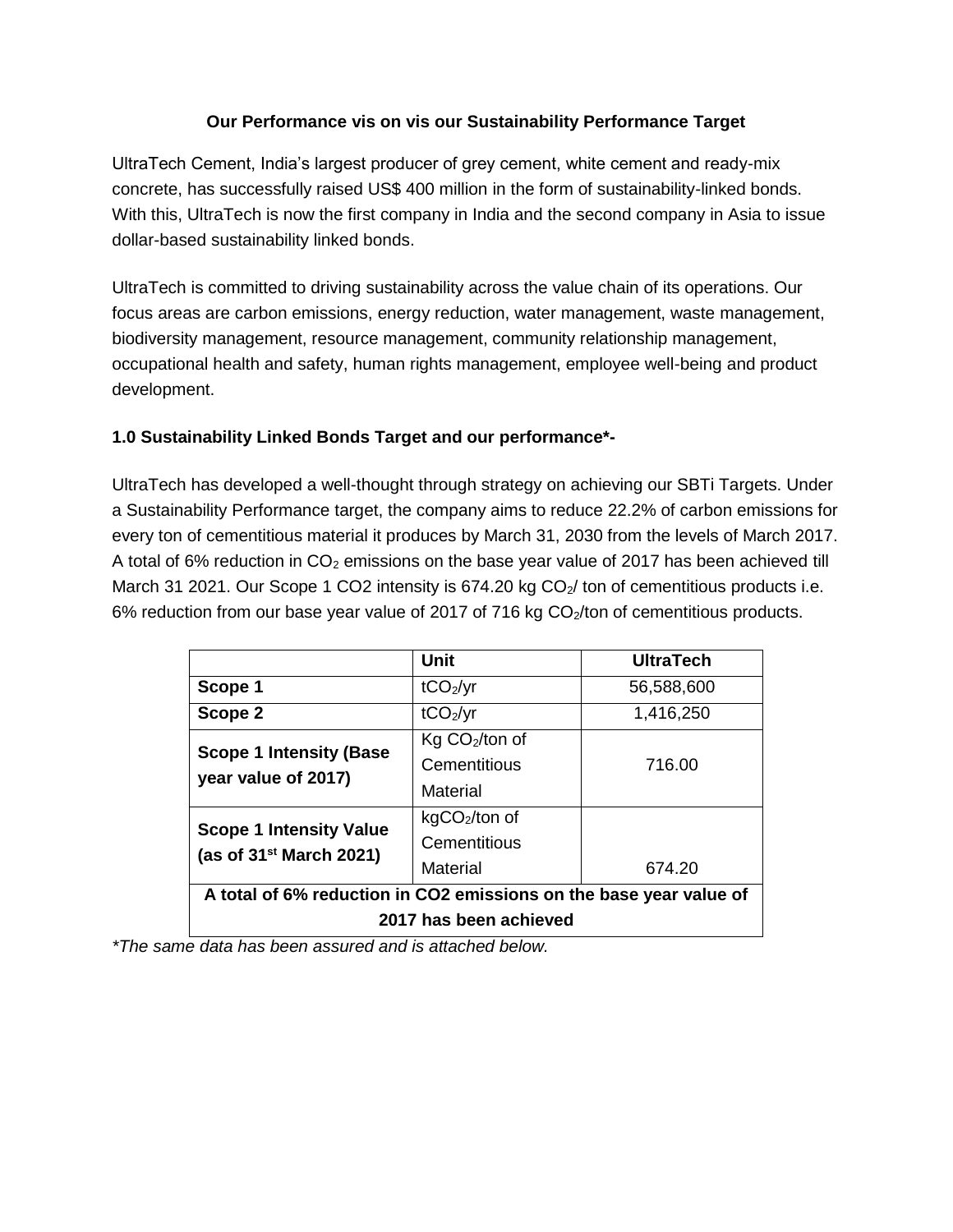## **2.0 Climate Performance**

## **2.1 Partnerships and associations**

 $\checkmark$  Science Based Targets Initiative (SBTi): UltraTech has successfully validated its  $CO<sub>2</sub>$ emissions target. We have committed to reduce scope 1 GHG emissions 27% per ton of cementitious material by FY2032 from a FY2017 base year. UltraTech Cement Limited also commits to reduce scope 2 GHG emissions 69% per ton of cementitious material within the same time frame.**Global Cement & Concrete Association (GCCA):** UltraTech benchmarks its sustainability practices with global players through Global Cement and Concrete Association (GCCA). As the founding member of the Global Cement and Concrete Association (GCCA), UltraTech plays a pivotal role driving sustainability & innovation agenda for the industry.

GCCA members has committed to continue to drive down the  $CO<sub>2</sub>$  footprint of their operations and products and aspire to deliver society with carbon neutral concrete by 2050. GCCA is working across the built environment value chain to deliver this aspiration in a circular economy, whole life context. UltraTech under GCCA Leadership are actively working towards creating a sectoral roadmap for Concrete. This roadmap will help us in our ambition to achieve carbon neutral concrete by 2050.

UltraTech is also active member of the GCCA's Project Innovandi. Innovandi is GCCA's innovation arm, which runs key programmes to develop innovations to help the industry decarbonise and produce carbon neutral concrete by 2050. Set up in 2019, the Innovandi Global Cement and Concrete Research Network (GCCRN) brings together academia and industry to collaborate on fundamental research, in areas such as new clinkers and calcinated clays.

Recently, GCCA has launched 'The Open Challenge', is a programme to bring together exciting start-ups together with GCCA members to accelerate the development of technologies to help the cement and concrete sector decarbonise.

 **Energy Productivity (EP100):** UltraTech has joined the EP100 initiative which brings together a growing group of energy-smart companies committed to using energy more productively, to lower greenhouse gas emissions, and accelerate a clean economy. UltraTech has committed to double its energy productivity by becoming a member of EP100.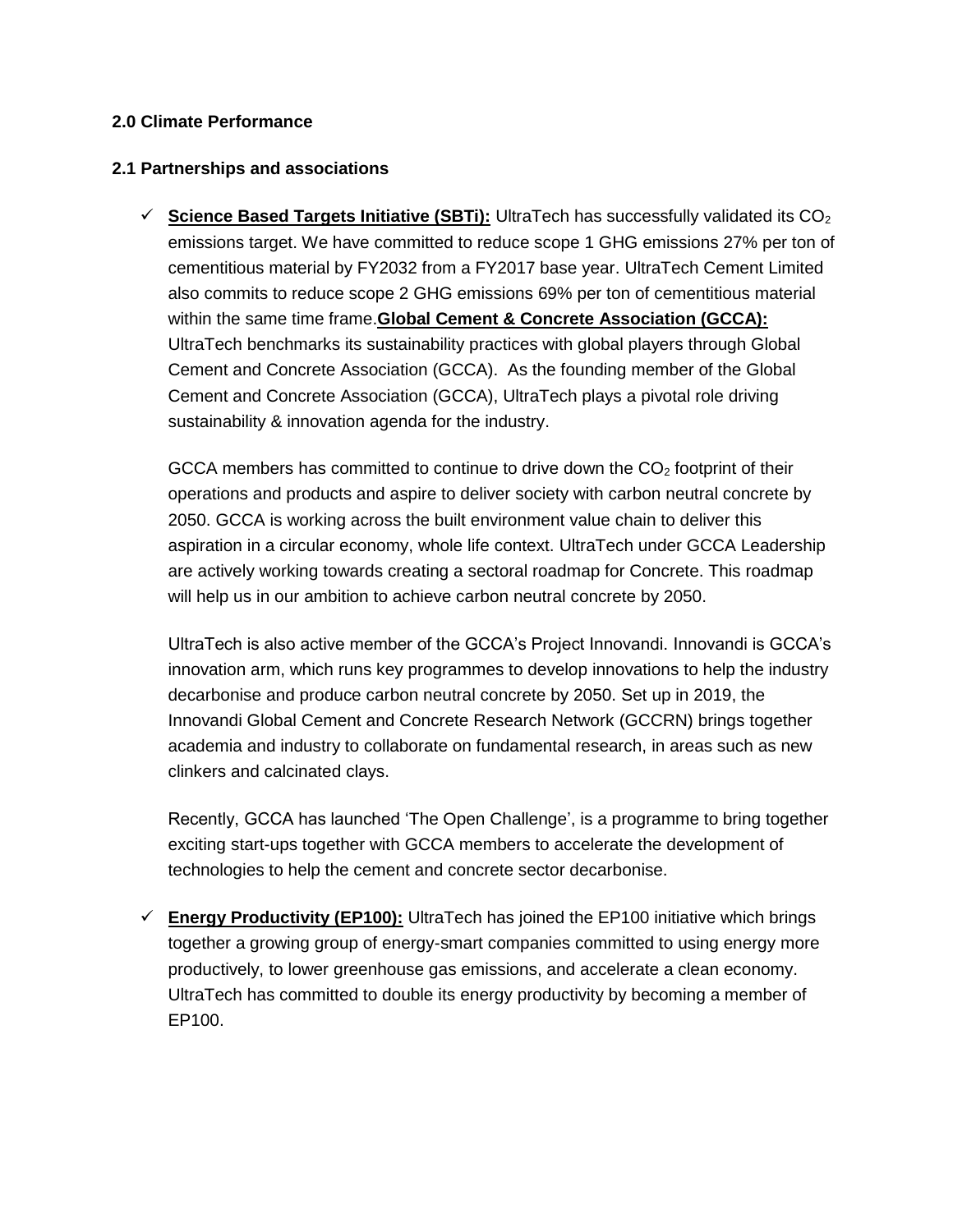## **2.2 Circular Economy**

- UltraTech is on a constant lookout for techniques to replace the natural limestone. We use waste materials like fly ash, gypsum, slag, redmud in lieu of naturally occurring limestone. We use around 20 Million tonnes of recycled material for making cement. The quantity of recycled material used has increased significantly over the last few years.
- Alternate material constitutes 18.36% of our total raw material used.
- Recently our R&D teams have patented the process of making cement from aluminium industry waste. We have entered into a Memorandum of Understanding (MoU) with our Group company, Hindalco Industries Ltd., a global leader in Aluminium and Copper, where Hindalco will deliver 1.2 million metric tonnes of red mud (also known as bauxite residue) annually to UltraTech's 14 plants located across seven states. Red mud generated in the alumina manufacturing process is rich in iron oxides, along with alumina, silica and alkali. Our R&D team has developed the capability to process red mud as a replacement for mined minerals such as laterite and lithomarge in its process.
- UltraTech uses municipal solid waste and other industrial waste as alternative fuel in its kilns through co-processing. Dedicated teams are working constantly to procure such waste materials from Municipal Corporations.
- Achieved a 3.1% thermal substitution rate by using waste materials in a kiln.

## **2.3 Sustainable Energy**

In the area of renewable energy, we are increasingly investing in solar power generation for captive usage. This is in addition to our existing contract capacity of 148 MW renewable energy plants. Similarly, the company has adopted waste heat recovery power projects as a strategic initiative and has currently installed capacity of around 125 MW. The company has plans to scale this up to 300 MW in the next 3 years.

### **2.4 Lighthouse Projects**

**100% Renewable energy (RE) based operations:** UltraTech has identified adoption of green energy as one of the key levers to decarbonize and the company plans to maximise the use of renewable energy at Grinding Units and demonstrate that our plants can operate on clean energy. One such effort that we have made in accordance with this established goal is that one of our units has successfully operated on **100% RE**. Our **Arrakonam Cement Works** ran entirely on renewable energy (RE) for six (6) months in FY21. Our **Ginigera Cement Works** ran entirely on renewable energy (RE) for two (2) months in FY21. Going forward, there is a focus to operate these plants 100% on Renewable energy for entire year.

**Digitalization:** Alongside climate change, globalization and demographic change, digitalization is one of the developments that are shaping our world. Decarbonization and digitalization are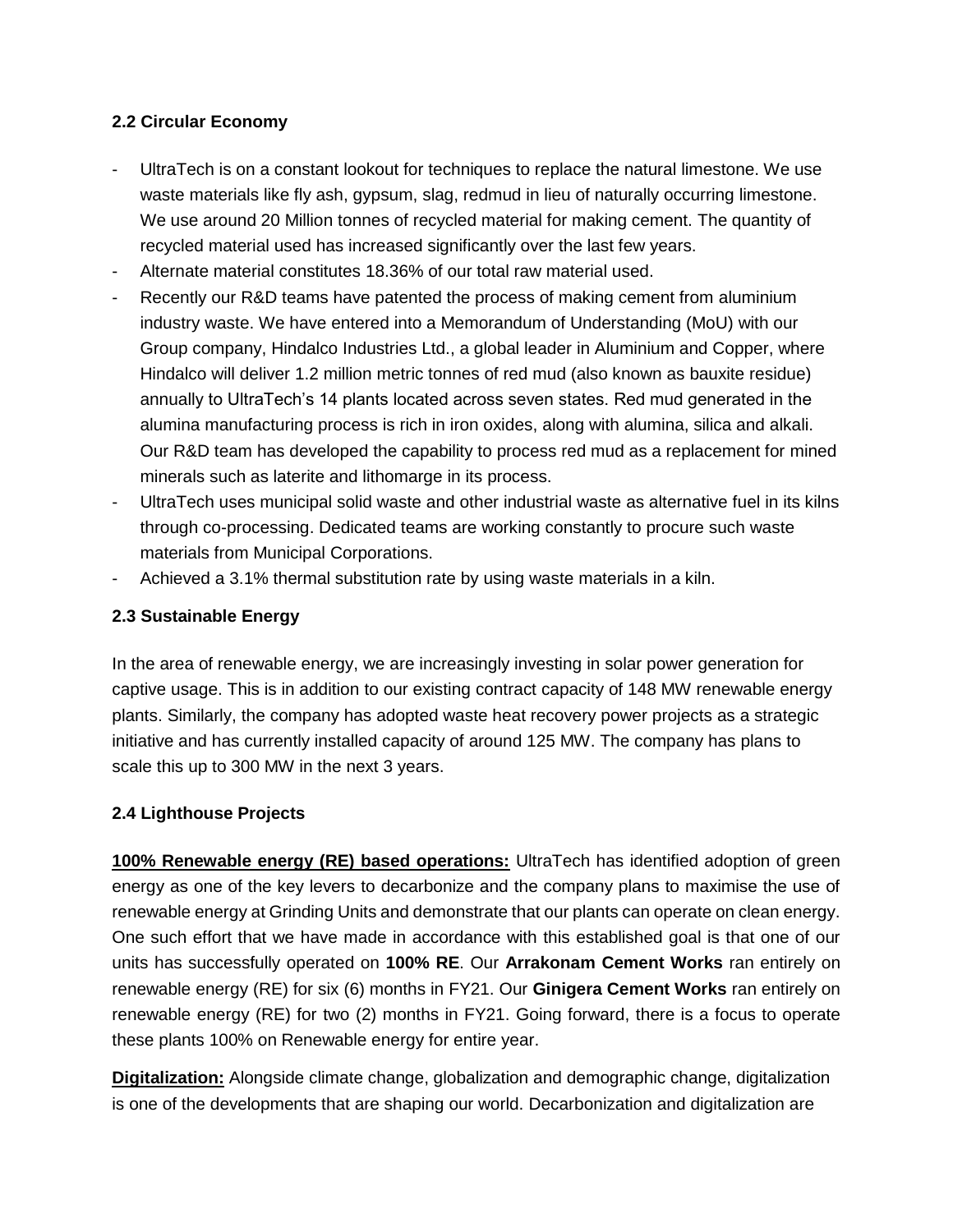megatrends that are forcing sectors and companies to undergo structural change and fundamentally alter traditional business models. UltraTech has taken the initial strides to gain advantages in digital competition and sees digitalization as a driver of sustainability & climate performance. The company has embarked on digital transformation during the year that has the potential to decouple emissions and resource use from economic growth as well as making our operations safer and more reliable.

UltraTech has done successful pilots leveraging digital and Artificial Intelligence (AI) across manufacturing value chain of cement plant, thermal power plant, safety, mines etc. The company has adopted a digitization technology at one of units to help us in our mine operations. The technology is based on Artificial Intelligence and uses Activity Wireless sensors & GPS for Heavy Earth Moving Machinery (HEMM) like excavators, drill machines, dozers, tippers, and breakers. We have significant use of HEMM as part of our limestone mining operations.

This technology has enabled us to conduct real-time monitoring of these mines' material handling equipment's for getting asset utilization along with operational insights like routes, distance travelled in kilometers and fuel consumption trends which are essential to monitor the efficiency of HEMMs. We utilized the technology, to understand the average vehicle idling time and used it for saving fuel and associated carbon emissions.

Another project in this area has been Expert Optimiser. Expert Optimizer, a computer-based system for controlling, stabilizing, and optimizing industrial processes, has been installed and implemented for the Kiln, Calciner, Cooler, one Raw Mill, and one Cement Mill. The Expert Optimizer mimics the actions of the operator and implements them in an autopilot mode. This enables the systems to function with the 'best operator' performing at its optimum - for 24 hours per day.

# **3.0 Overall Sustainability Performance:**

UltraTech has recently adopted the TCFD framework. We contribute to the goal by integrating low carbon strategy and scaling up investments in the development of innovative products and services, improving energy efficiency, increasing the share of renewable energy, switching from fossil fuels to alternative materials.

- We are more than '3.9 times' water positive for all our plants excluding international units. This has been certified by third party.
- More than 12% of the water withdrawn is recycled and reused.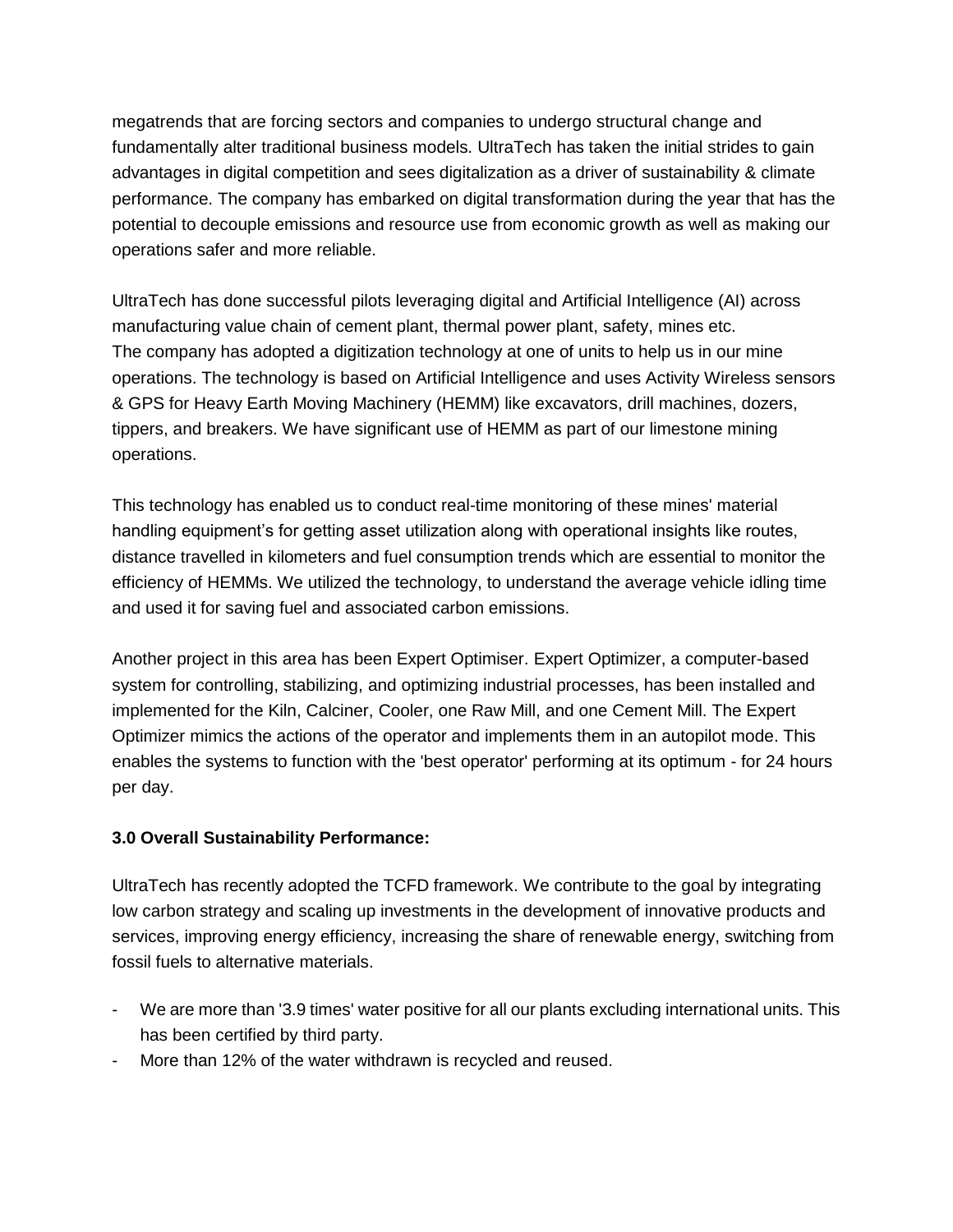- We are working on integrated watershed management projects at Rajashree Cement Works in Karnataka and Tadipatri Cement Plant in Andhra Pradesh in partnership with International Crops Research Institute for the Semi-Arid Tropics (ICRISAT).
- UltraTech has committed to conduct biodiversity assessment and develop biodiversity management plans for all its Integrated Units by 2024. The Company is intensely moving towards achieving this target.
- At UltraTech, we undertake our social initiatives under the aegis of The Aditya Birla Centre for Community Initiatives and Rural Development. The key focus areas are education, healthcare, sustainable livelihood, infrastructure and social reform. Women empowerment, water and sanitation are cross-cutting issues.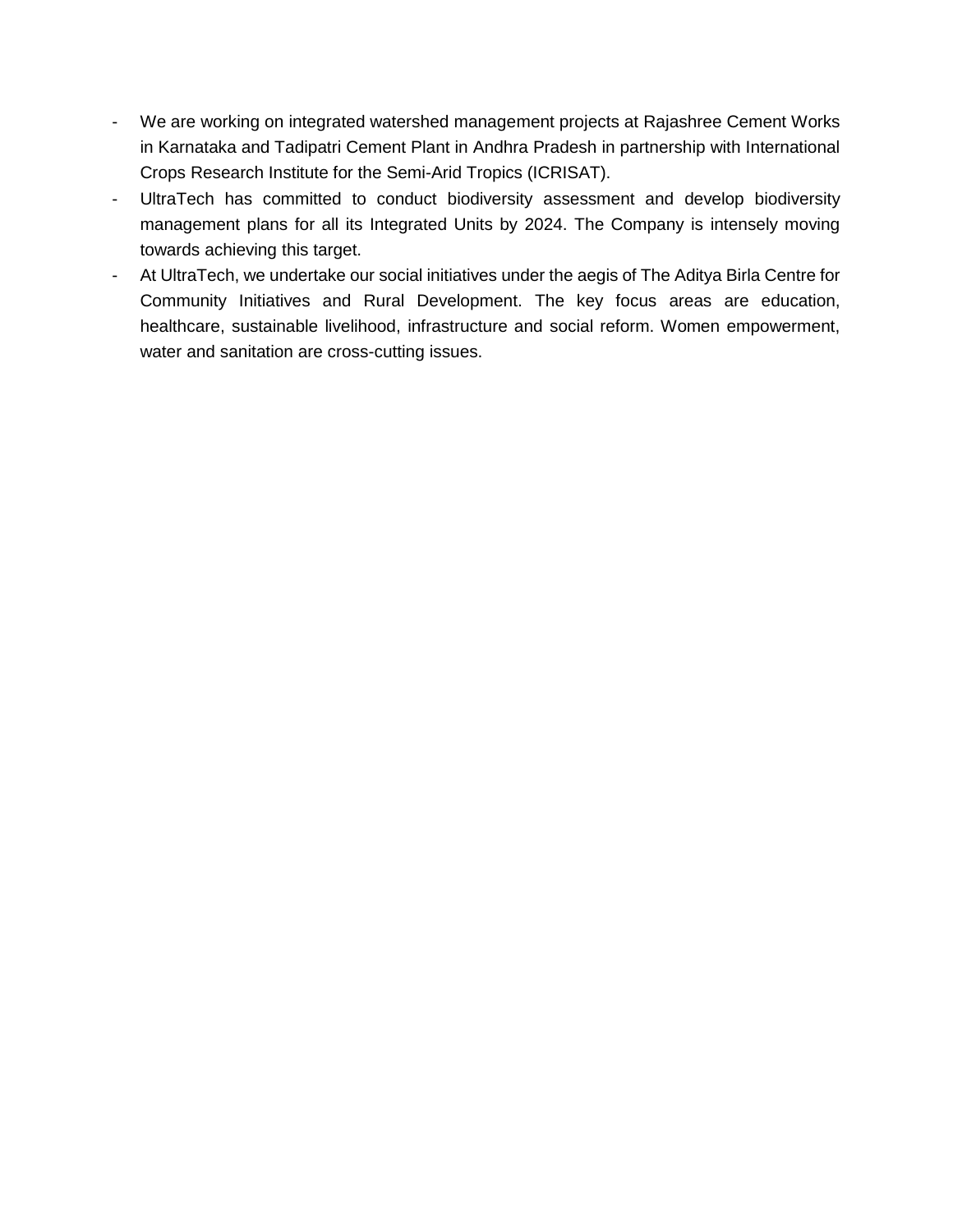

**Ernst & Young Associates LLP** 5th Floor, Block B-2 Nirlon Knowledge Park Off. Western Express Highway Goregaon (E), Mumbai – 400063, India

Tel: +91 22 6192 0000 Fax: +91 22 6192 3000 ey.com

### **INDEPENDENT ASSURANCE STATEMENT**

#### **The Board of Directors and Management**

UltraTech Cement Limited Mumbai, India

Ernst & Young Associates LLP (EY) was engaged by UltraTech Cement Limited (the 'Company') to provide independent assurance on its annual Greenhouse Gas (GHG) inventory (the 'Inventory') pertaining to the financial year 2020-21.

The Company has developed its GHG inventory in accordance with the GHG Protocol Corporate Accounting and Reporting Standard. EY's responsibility, as agreed with the Management of the Company, is to provide independent assurance in accordance with International Standard on Assurance Engagements 3000 (ISAE 3000). Our responsibility in performing our assurance activities is to the Management of the Company only and in accordance with the terms of reference agreed with the Company. We do not therefore accept or assume any responsibility for any other purpose or to any other person or organization. The assurance statement should not be taken as a basis for interpreting the Company's overall performance, except for the aspects mentioned in the scope below.

### **Scope of assurance**

The scope of assurance covers the following aspects of the Report:

- ► Execution of an audit trail of data streams, to determine the level of accuracy in collection, transcription and aggregation of information related to GHG emissions of the Company;
- ► Review and assess the methodology used for GHG accounting and identify gaps, if any against requirements of the GHG Protocol;
- ► Remote Verification of data and related information through consultations at the Company's Head Office in Mumbai and desktop review of the following manufacturing locations: ➢ Ready Mix Concrete (RMC) Units
	- ➢ Integrated Units
		- Sidhi Cement Works
		- Gujarat Cement Works
		- Kotputli Cement Works
	- ➢ Grinding Units
		- Dankuni Cement Works
		- Wanakbori Cement Works
		- Patliputra Cement Work
- Coimbatore RMC Plant ■ Hyderabad RMC Plant
	- Naurangpur RMC Plant
	- Rabale RMC Plant
	- Sanathal RMC Plant
	- Vapi RMC Plant

**Limitations of our review** 

The assurance scope excludes:

- ► Operations of the Company other than those mentioned in the 'Scope of Assurance';
- ► Aspects of the Report and data/information other than those mentioned above;
- ► Validation of any data and information other than those presented in "Our Conclusion" ;
- ► Data and information outside the defined reporting period i.e.  $1<sup>st</sup>$  April 2020 to 31<sup>st</sup> March 2021;

### **Assurance criteria**

The assurance engagement was planned and performed in accordance with the International Federation of Accountants' International Standard for Assurance Engagements Other than Audits or Reviews of Historical Financial Information (ISAE 3000). Our evidence-gathering procedures were designed to obtain a 'limited' level of assurance in order to ascertain that the Company's GHG Inventory is fairly stated and in conformance in all material aspects with the requirements of GHG Protocol Corporate Accounting and Reporting Standard.